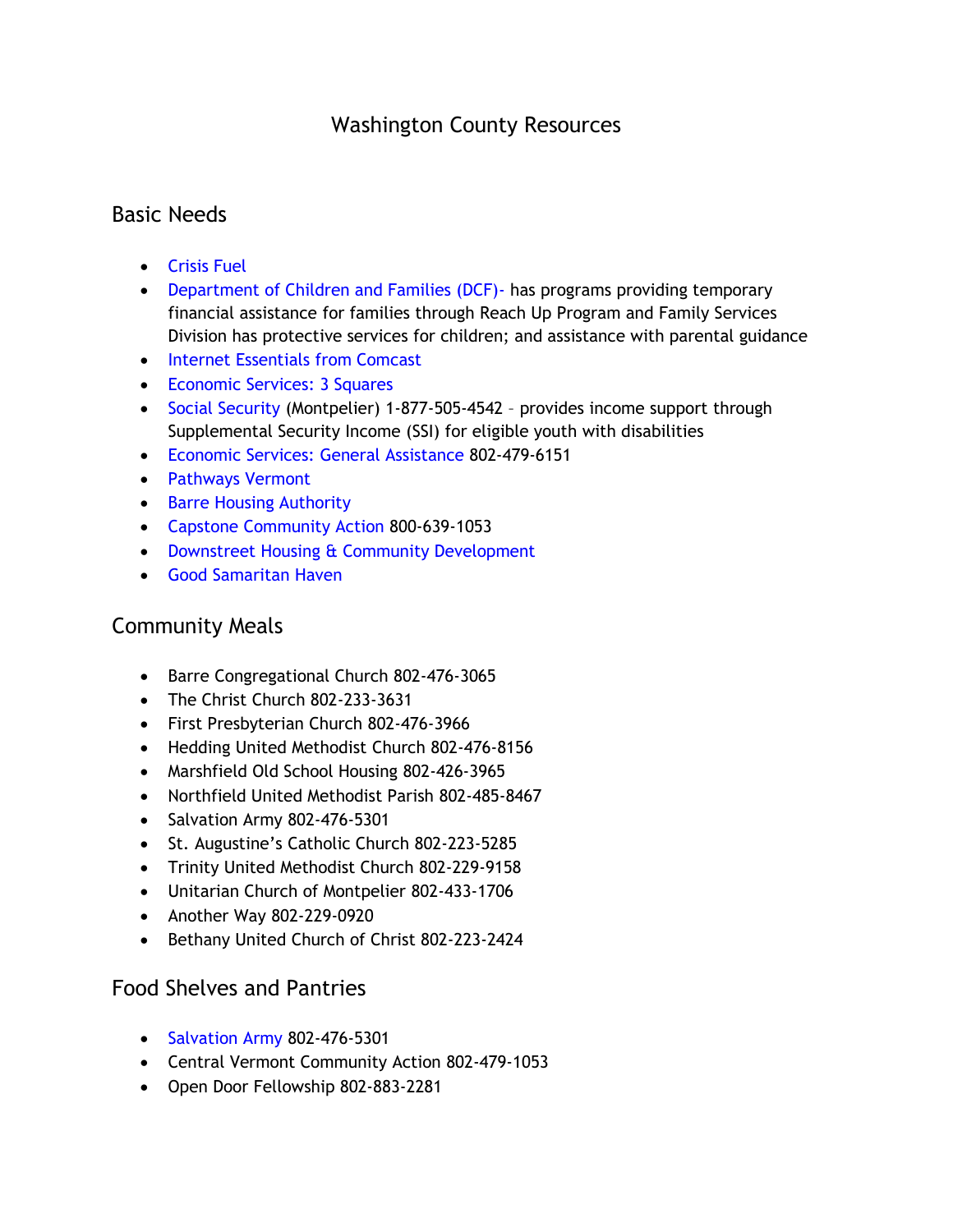- Hedding United Methodist Church Food Shelf 802-476-8156
- Duxbury Elf's Shelf 802-434-8201 (pager)
- Onion River Food Shelf 802-426-4097
- Middlesex United Methodist Church Food Shelf 802-229-2333
- Montpelier Christ Church Food Pantry 802-223-2333
- Montpelier Food Pantry 802-223-7725
- St. Monica's Food Shelf 802-479-3253
- [Roxbury Union Congregational Church Food Shelf](https://www.foodpantries.org/li/roxbury_union_congregational_church_05669) 802-476-5301
- East Barre Congregational 802-223-3631
- Old Brick Church 802-223-3631
- Barre Evangelical Free Church 802-476-5344
- Woodbury /Calais Food Shelf 802-456-7024
- Worcester Food Shelf 802-223-2848
- Middlesex United Methodist Church Food Shelf 802-229-2333

## Education and Postsecondary Education

- [Vermont Adult Career and Technical Education Association](http://vtadultcte.org/location/central-vermont-career-center/)
- [College Steps Program](http://www.collegesteps.org/) partners with colleges and universities to support students of varying ability (e.g.,autism spectrum disorders (ASD), intellectual disabilities (ID), learning disabilities, etc.), ages 17-26, with their college pursuits.
- [Community College of Vermont](https://ccv.edu/)
- [SUCCEED Program](http://www.howardcenter.org/SUCCEED) (HowardCenter) in collaboration with The University of Vermont, offers SUCCEED, which provides comprehensive education, campus life, career development and student housing services to students with developmental disabilities.
- [UVM/TPSID Think College](http://www.uvm.edu/~cdci/thinkcollege/) (802) 656-1126 is a small, innovative, inclusive, academic, social, and vocational program for students with intellectual disabilities seeking a college experience at the University of Vermont.
- [Vermont Higher Education Investment Plan \(529](https://www.vheip.org/) Plan)
- [Vermont Student Assistance Corporation \(VSAC\)](https://www.vsac.org/)
- [Vermont Technical College](https://www.vtc.edu/)
- [VSAC Talent Search](https://www.vsac.org/about/our-outreach-programs/talent-search)
- [Central Vermont Basic Education](http://cvabe.org/)
- [Education Surrogate Program](https://education.vermont.gov/student-support/special-education/laws-and-regulations/educational-surrogate-parent-program)
- [Maplehill School and Farm](https://www.maplehillschoolandfarm.org/)
- [PACEM](https://pacemschool.org/)
- [Stonepath Academy](https://www.spavt.net/)
- New School of Montpelier- [802-223-0647](https://www.google.com/search?q=new+school+of+montpelier&rlz=1C1GCEB_enUS890US890&oq=new&aqs=chrome.1.69i57j69i59l2j0i131i433j0i131i433i512j69i60l3.2527j0j4&sourceid=chrome&ie=UTF-8)
- [Central Vermont Career Center](https://cvtcc.org/)

### Employment

• [Department of Vocational](https://vocrehab.vermont.gov/youth) Rehabilitation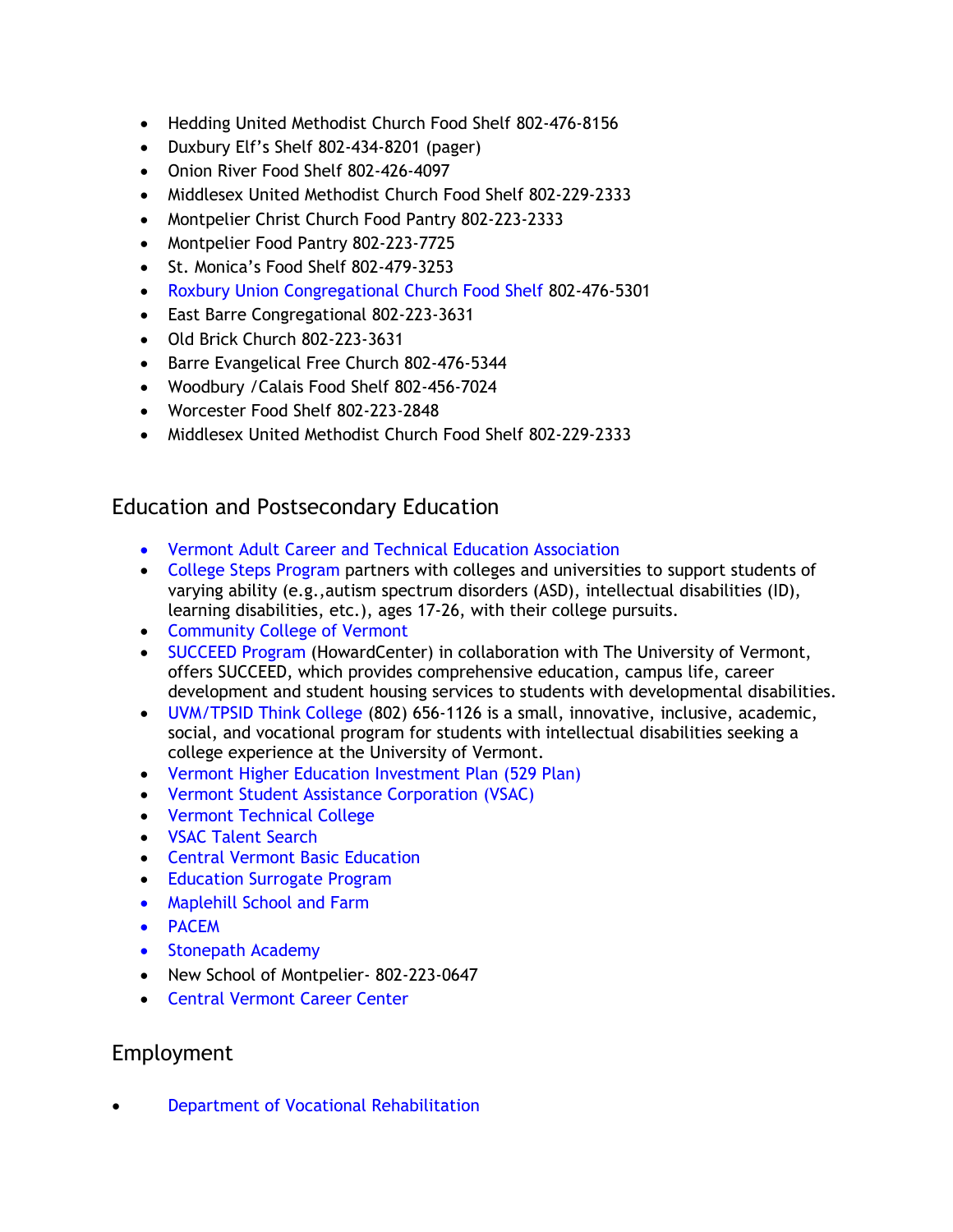- [VocRehab Counselors for the](https://vocrehab.vermont.gov/rehabilitation-counselors-deaf-rcds) Deaf
- [Vermont Association of Business Industry and Rehabilitation \(VABIR\)](https://www.vabir.org/)
- [Creative Workforce Solutions](http://www.cwsvt.com/index.php)
- [Vermont Youth Conservation Corps](https://www.vycc.org/)
- [ReSource](https://resourcevt.org/)
- Division for the [Blind and Visually Impaired](https://dbvi.vermont.gov/services/employment)
- [Department of Labor -](https://labor.vermont.gov/apprenticeship) Apprenticeships
- Department of Labor [Labor Market Information](http://www.vtlmi.info/)
- [Department of Labor](https://labor.vermont.gov/workforce-development/job-centers) Job Center
- [Department of Labor](https://labor.vermont.gov/workforce-development/job-training-education-and-apprenticeship/wioa-workforce-innovation)  WIOA Youth
- [Department of Labor](https://www.vermontjoblink.com/ada/r/)  Vermont JobLink
- [Skills to Pay the Bills](https://www.dol.gov/agencies/odep/program-areas/individuals/youth/transition/soft-skills)
- [Westaff](https://www.westaff.com/)
- [Evidence-based Supported Employment](https://mentalhealth.vermont.gov/services/adult-mental-health-services/services-and-supports-adults/evidence-based-supported)
- [Washington County Mental Health](https://mentalhealth.vermont.gov/services/children-youth-and-family/services-and-support/transition-aged-youth-and-young-adults/jump) JOBS Program
- [Washington County Mental Health United Employment Services](https://www.wcmhs.org/services/ds_employment-services/)

# Health Care

- [Planned Parenthood](https://www.plannedparenthood.org/health-center/vermont/barre/05641/barre-health-center-2654-91770)
- [Health Care Advocate \(HCA\) Helpline](https://vtlawhelp.org/health)
- [Dr. Dynasaur](https://www.greenmountaincare.org/health-plans/dr-dynasaur)
- [Medicaid](https://www.greenmountaincare.org/health-plans/medicaid)

### Legal Aid

- [Vermont Legal Aid](https://www.vtlegalaid.org/)
- [Legal Services Vermont](https://legalservicesvt.org/)
- [Health Care Advocate Helpline](https://vtlawhelp.org/health)

### Self-Advocacy

- [Disability Rights Vermont](https://disabilityrightsvt.org/)
- [Green Mountain Self-Advocates](http://www.gmsavt.org/) (GMSA)
- [Vermont Center for Independent Living](https://vcil.org/) (VCIL)
- [Vermont Family Network](https://www.vermontfamilynetwork.org/) (VFN)

• [Outright Vermont](http://www.outrightvt.org/) - provides support, advocacy, and celebration of young queer people in Vermont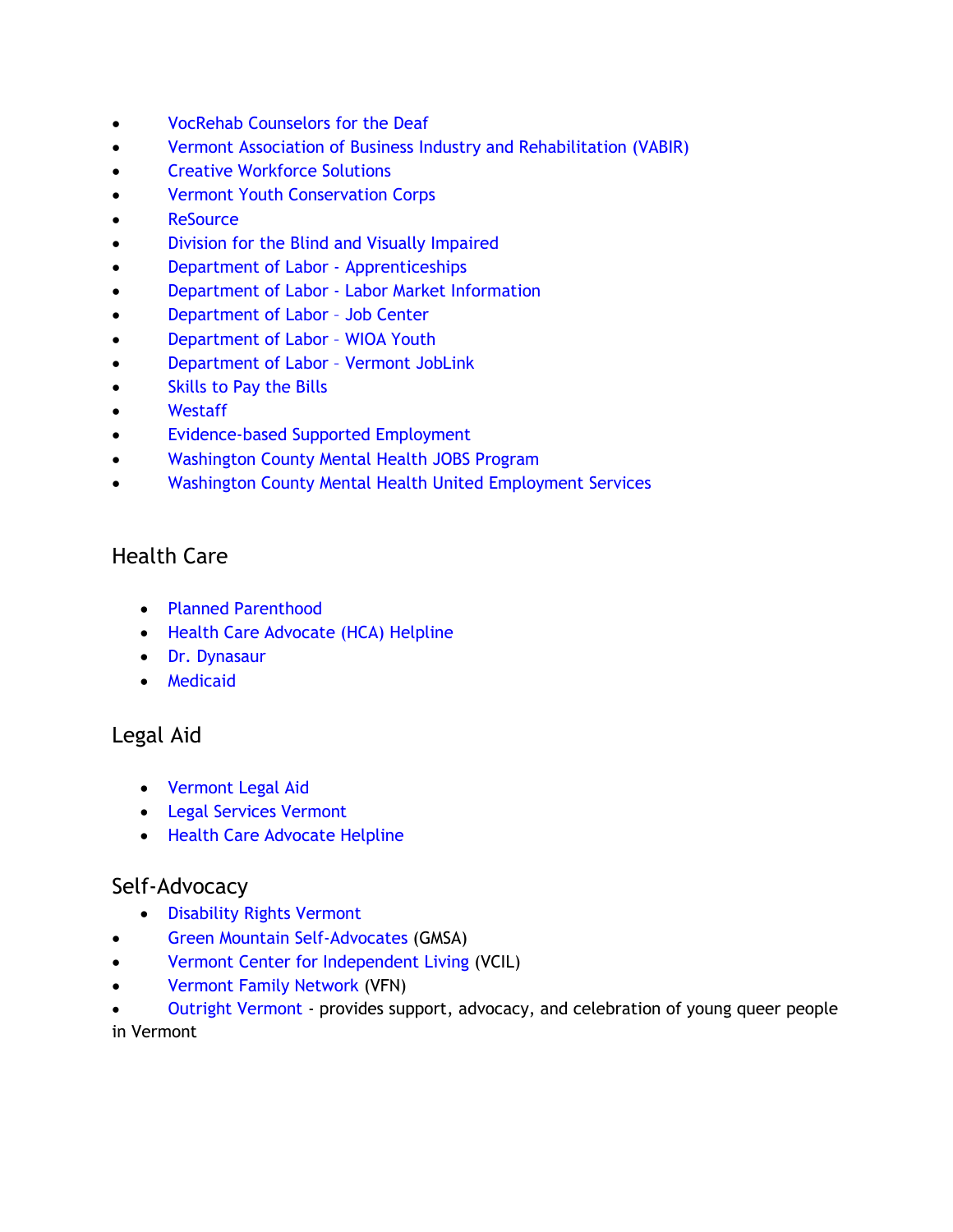# **Training**

- [Advanced Welding Institute](https://awi.edu/)
- [Department of Labor](http://www.vtlmi.info/bestbets.pdf)  Best Bet Career Training Programs
- [Department of Labor -](https://labor.vermont.gov/apprenticeship) Apprenticeships
- [Northlands Job Corps Center](https://northlands.jobcorps.gov/our-program)
- [Cochran's School of Rock](https://www.cochrans-monuments.com/training)
- Resource [Apprentice Style Training](https://resourcevt.org/training-programs/apprentice-style/)
- Resource [Youth Build](https://resourcevt.org/training-programs/youthbuild/)
- Resource [Career Path](https://resourcevt.org/training-programs/career-path/)
- Resource [Everybody Works](https://resourcevt.org/training-programs/every-body-works/)
- [Resource](https://resourcevt.org/training-programs/leap/)  LEAP
- Resource [Career Start](https://resourcevt.org/training-programs/career-start/)
- Resource [Work Readiness Training](https://resourcevt.org/training-programs/work-readiness/)
- [Central Vermont Career Center](https://cvtcc.org/)

### Disability Resources

- [Assistive Technology Program](https://atp.vermont.gov/) 800-750-6355
- [Deaf Independence Program](http://www.vcil.org/services/peer-advocacy/deaf-independence-program) (VCIL) 800-639-1522
- [Deaf Vermonters Advocacy Services](https://dvas.org/about-us/)
- [Disability Rights Vermont](https://disabilityrightsvt.org/)
- [Green Mountain Self Advocates](http://www.gmsavt.org/) (GMSA) Montpelier 802-564-9990 The purpose of GMSA is for people with developmental disabilities to educate peers to take control over their own lives, make decisions, solve problems, and speak for themselves
- Nine East Network (Montpelier) 802-229-0100 focus on access to communication for children who are deaf or hard of hearing
- [Vermont Association for the Deaf](http://www.deafvermont.com/)
- Vermont [Association for the Blind and](https://www.vabvi.org/for-children/) Visually Impaired (VABVI)
- [Vermont Center for Independent Living](https://vcil.org/services/) (VCIL)
- [Vermont Family Network](https://www.vermontfamilynetwork.org/) (VFN)
- [Vermont Interpreter Referral Services \(VIRS\)](http://virs.org/contact.html)
- [Transition Toolkit for Youth with Disabilities](http://www.vermontfamilynetwork.org/services/transition/transition-to-adulthood-toolkit/) (VFN)

#### Developmental and Mental Health Services

- [The Trevor Project](https://www.thetrevorproject.org/get-help-now/)
- [Clara Martin Center](http://www.claramartin.org/)
- [Washington County Mental Health](https://www.wcmhs.org/)
- Upper [Valley Services \(Moretown\)](https://uvs-vt.org/moretown/)